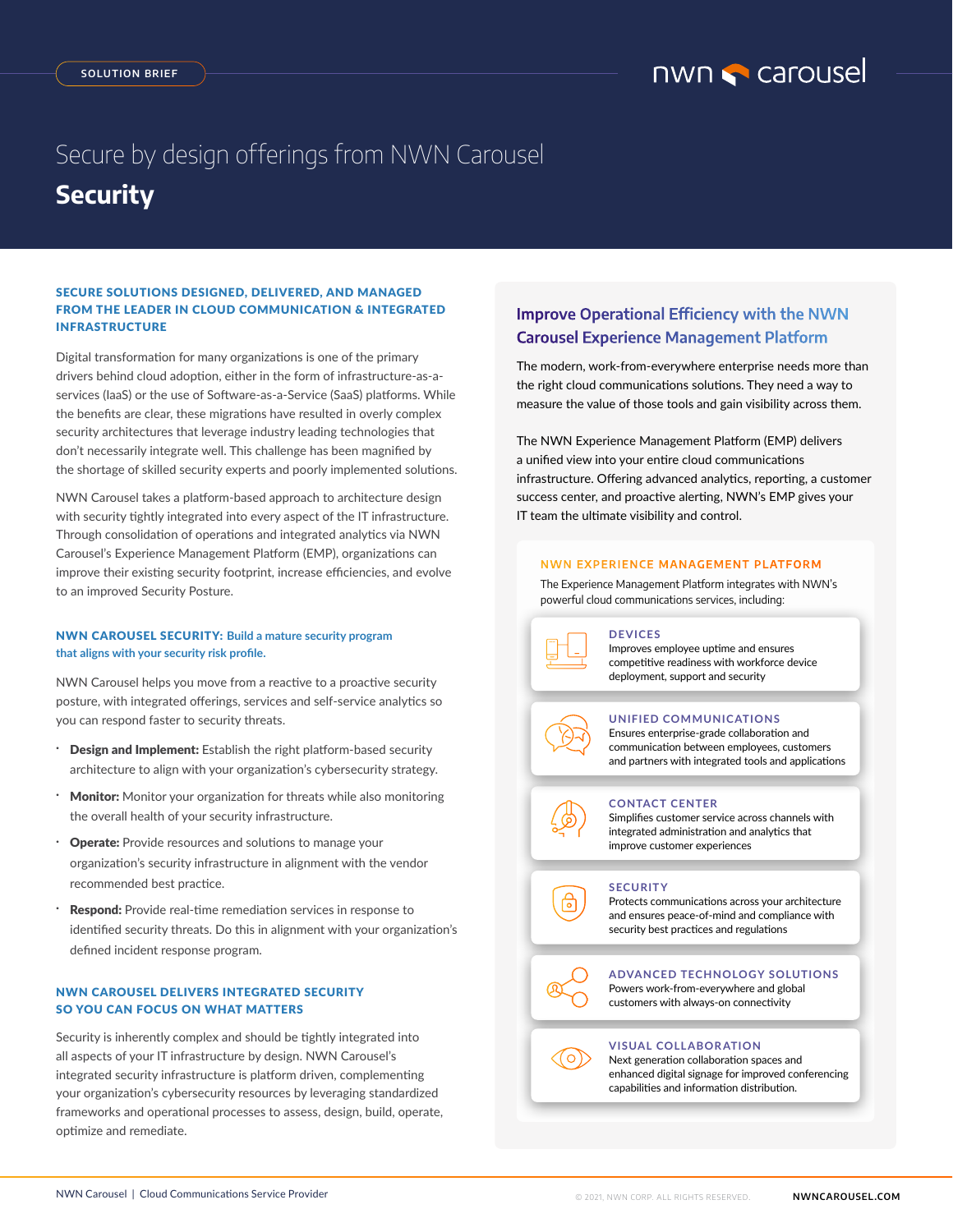#### CHALLENGE: Inability to plan and execute on security strategy.

Cybersecurity talent shortages, overly complex security architectures, and evolving business and governance needs has created increased risk exposure. This, coupled with various inefficiencies, prohibits organizations from effectively protecting an their critical assets.

NWN Carousel's Unified Communications Solutions deliver an extensible collaboration platform that integrates all modes of communication into a single user experience. With expertise and experience across multiple manufacturers and platforms, NWN Carousel can design flexible, cloud-based solutions to meet hybrid organizational needs. With these solutions, your business can benefit from dynamic workplace environments that effectively connect your teams and stakeholders.

- Cybersecurity talent shortages: Insufficient skill sets being developed in the market contribute to the difficulty in finding and retaining security resources.
- Overly complex security architecture: Too many technologies and vendors in the cybersecurity market with limited native integration has created poorly engineered security architectures.
- **Evolving business and governance needs:** The need for digital transformation, combined with evolving compliance requirements, is expanding the adoption of cybersecurity technologies

## *"It takes 20 years to build a reputation and few minutes of cyber-incident to ruin it*

— STEPHANE NAPPO

#### TRANSFORM THE CUSTOMER EXPERIENCE

- **Expertise and Capabilities: NWN Carousel provides the necessary** resources to design, implement, and operate an organization's security infrastructure, allowing them to focus on the strategic business goals.
- Platform-based, framework-aligned, security architecture design: NWN Carousel aligns with industry standard frameworks, resulting in a platform centric approach to the enforcement of security controls.
- Simplify understanding and adoption of compliance requirements: NWN Carousel's consultative approach helps organizations understand alignment with governance and compliance standards while assisting with the achievement of an appropriate security maturity level.
- *"The knock-on effect of data breach can be devastating for a company. When customers start taking their business—and their money—elsewhere, that can be a real body blow."*
- CHRISTOPHER GRAHAM

## IMPROVE OPERATIONAL EFFICIENCY AND PRODUCTIVITY WITH PREDICTABLE COSTS

- Effective management of Cybersecurity Threats mitigates the possibility of unexpected costs: NWN Carousel provides assessments, detection and remediation services aligned with standard operational frameworks to drive down operational costs and reduce cybersecurity risks.
- Consolidated security architecture reducing security infrastructure and operations costs: NWN Carousel's approach to platformbased security architecture assists clients with the consolidation of security technologies. This ultimately reduces the cost of licensing, implementation and management.

#### MANAGE BUSINESS RISK AND MINIMIZE DISRUPTION

- Poor cybersecurity strategic alignment with the business: NWN Carousel aligns organizational business needs with security strategy, leading to the adoption of technologies that best align with the cybersecurity policy in place. This also significantly reduces organizational risk.
- **Incident response shortfalls: NWN Carousel provides organizations** with assistance in developing a standards- aligned incident response plan to improve detection, containment and remediation capabilities. This significantly reduces organizational risk.

*"Investors see data breaches as a threat to a company's material value and feel discouraged in investing in a business that has had its sensitive information compromised."*

— MALCOLM MARSHAL